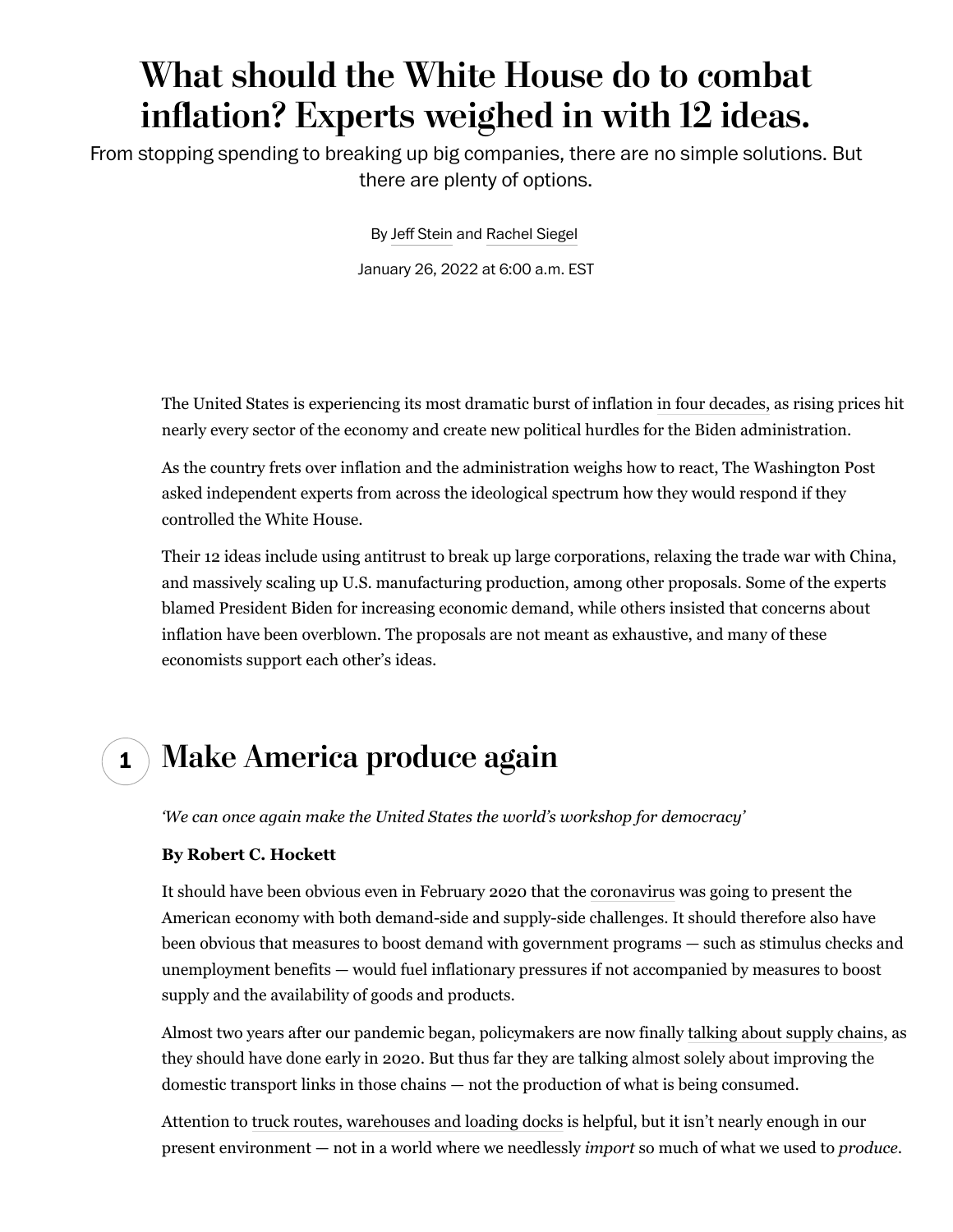This presents all of us with a grand opportunity now — to reverse inflation in a manner that restores American production and world leadership in the industries of today and tomorrow. We can, in other words, make our [war on inflation](https://www.forbes.com/sites/rhockett/2021/11/12/war-on-inflation-part-1-the-lesson-of-world-war-ii/?sh=226337a03920) a war on national decline.

For instance, America invented the semiconductor industry and then globally dominated it for decades until the turn of the millennium. Yet since we relinquished our lead over microchips to insecure sources such as China and Taiwan, the importance of this [ubiquitous input](https://www.forbes.com/sites/rhockett/2021/11/14/war-on-inflation-part-2-restoring-leadership-in-semiconductor-production/?sh=6a94630a204e) to all modern products has only grown. That is why so many supply shortage stories we read about now — from autos to homes to appliances — boil down to chip shortage stories.

Next, consider electric vehicles and their lithium-ion [batteries](https://www.forbes.com/sites/rhockett/2021/11/15/war-on-inflation-part-3-resuming-leadership-in-high-capacity-battery-manufacture/?sh=2ba9148d4d7f), as well as other related forms of highcapacity power storage, such as the big battery packs used by power generation stations nationwide. Here, too, production lines are bottlenecked, slowing product availability, lengthening product waitlists and raising product prices.

Similar stories to these can be told about solar power cells; hydrogen fuel cells; steel, concrete and other housing materials; essential medical equipment; affordable cutting-edge pharmaceuticals; rare-earth metals; and a host of other essential inputs to modern life. If we want to end inflation and reclaim the mantle of "workshop of the free world" in one stroke, there can be no better way forward than to invest massively in restoring U.S. productive prowess.

It can be done. When Nazi Germany rolled over France in but six weeks in 1940, [President Franklin D.](https://www.forbes.com/sites/rhockett/2021/11/12/war-on-inflation-part-1-the-lesson-of-world-war-ii/?sh=5b9c08233920) [Roosevelt demanded](https://www.forbes.com/sites/rhockett/2021/11/12/war-on-inflation-part-1-the-lesson-of-world-war-ii/?sh=5b9c08233920) that our aircraft industry, which had produced just over 3,000 planes the previous year, produce at least 50,000 planes that year. Roosevelt then directly set about building the factories, in consultation with public officials and private-sector industries, to produce U.S. planes, ships, tanks, trucks, munitions, synthetic rubber and other materiel. The government then cheaply leased these facilities to manufacturers with plausible production plans, selling them once the war had been won.

[Roosevelt also](https://www.forbes.com/sites/rhockett/2021/11/12/war-on-inflation-part-1-the-lesson-of-world-war-ii/?sh=5b9c08233920) built entire neighborhoods for workers wishing to move near the new factories, schools for their children, clinics for their health and power lines for their domestic needs, making the United States the world's ["arsenal of democracy.](https://www.amazon.com/Arsenal-Democracy-Detroit-Quest-America/dp/0544483871/ref=asc_df_0544483871/?tag=hyprod-20&linkCode=df0&hvadid=312028586631&hvpos=&hvnetw=g&hvrand=5371026855740055639&hvpone=&hvptwo=&hvqmt=&hvdev=c&hvdvcmdl=&hvlocint=&hvlocphy=9067609&hvtargid=pla-465027859346&psc=1)"

This massive expansion provided [the productive foundation](https://www.forbes.com/sites/rhockett/2021/11/12/war-on-inflation-part-1-the-lesson-of-world-war-ii/?sh=5b9c08233920) for America's global economic leadership from the end of the war to the late 1970s. We lost that edge only when we began massively "outsourcing" in the 1980s and 1990s.

[We have all the tools Roosevelt had.](https://www.opendemocracy.net/en/oureconomy/how-joe-biden-can-turbocharge-the-uss-green-transformation/) The president and White House Cabinet, in consultation with experts from industry, should plan a national reindustrialization across industries in every region of the country, and the Federal Financing Bank within Treasury can fund projects devised by all relevant federal agencies.

We can once again make the United States the world's workshop for democracy. That will reverse not only inflation, but also four decades of decline.

*— Robert C. Hockett is a law professor at Cornell Law School. Follow him on Twitter: [@rch371.](https://twitter.com/rch371)*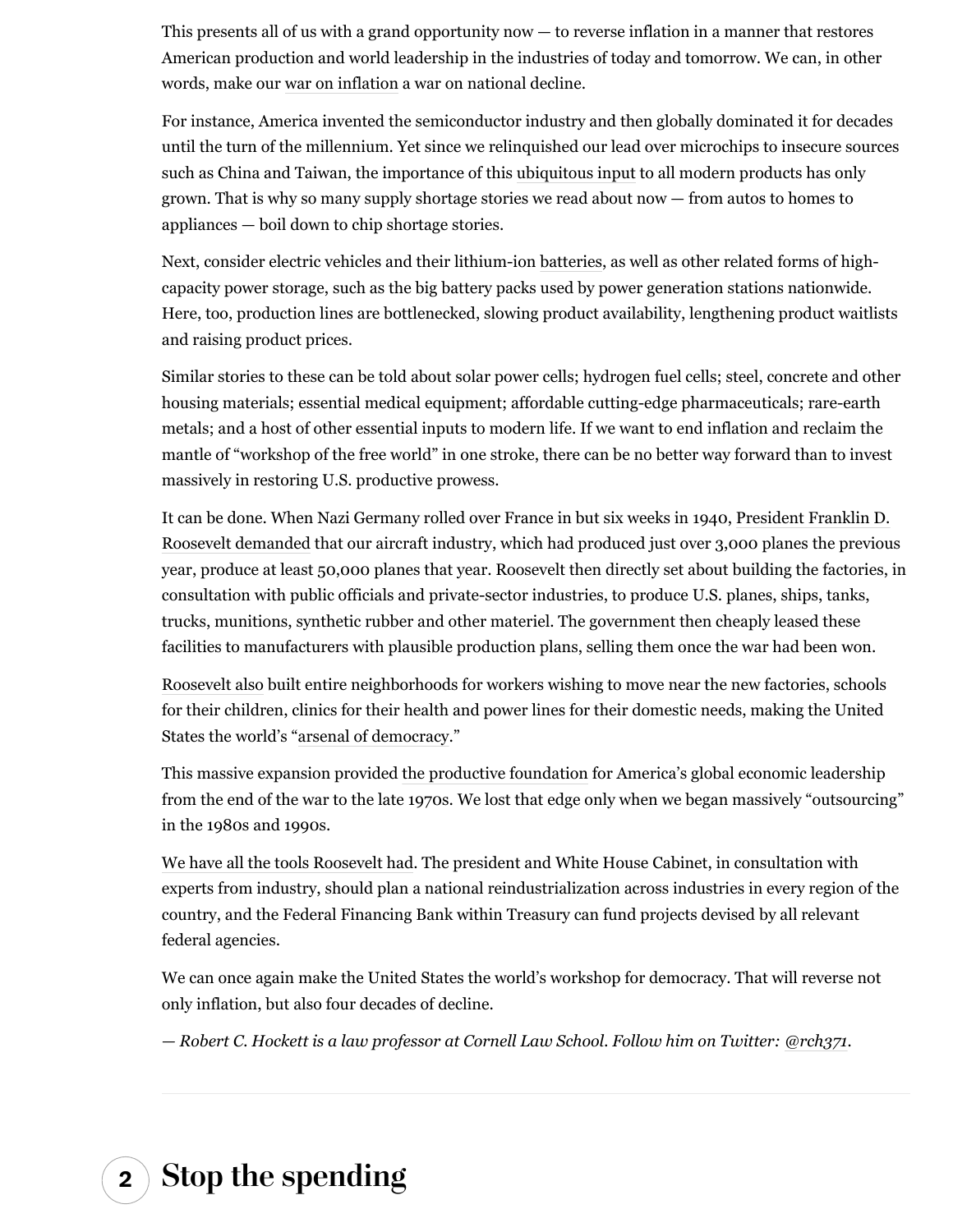#### *'This surge in spending is a key driver of higher prices'*

#### **By Brian Riedl**

A year ago, the Federal Reserve forecast that inflation would increase by 1.8 percent in 2021. Instead, consumer prices jumped 7 percent — the highest rate since 1982. Some of this unanticipated inflation was driven by knotty issues such as supply chain disruptions, rising energy prices, and shifts in demand to sectors with less capacity to maintain low prices.

Yet Washington poured gasoline on this fire by enacting the \$1.9 trillion [American Rescue Plan](https://www.washingtonpost.com/context/the-american-rescue-plan-act-of-2021/c67656e4-bef9-4789-8ca4-396903b94387/?itid=lk_inline_manual_29) in March. This surge in spending is a key driver of higher prices faced by consumers. To combat it, lawmakers should begin paring back portions of the remaining \$500 billion in scheduled spending from the rescue plan, put Biden's Build Back Better legislation on the back burner and resist new spending sprees.

The critics of Biden's rescue plan were ignored, mocked — and ultimately vindicated. A year ago, the Congressional Budget Office [estimated](https://www.cbo.gov/publication/56970) that the baseline economy would operate \$420 billion below capacity in 2021, and then gradually close that output gap by 2025. Biden and congressional Democrats — believing that the Great Recession had been unnecessarily lengthened by insufficient stimulus overlearned their lesson and decided to shoot a \$1.9 trillion bazooka at a \$420 billion output gap.

The problem is that once America's output capacity taps out, any additional stimulus will simply bring inflation rather than additional production — especially when financed in part by Federal Reserve bond purchases. Economists on the left and right warned lawmakers that ARP would accelerate inflation, with top Clinton and Obama White House economist [Lawrence Summers](https://www.washingtonpost.com/opinions/2021/02/04/larry-summers-biden-covid-stimulus/?itid=lk_inline_manual_31) leading the charge.

With the word "trillion" becoming commonplace, it is easy to downplay the sheer size of the American Rescue Plan. It is the [most expensive](https://www.crfb.org/blogs/comparing-cost-build-back-better-other-recent-legislation) spending law of the past 50 years, including the Cares Act approved under President Donald Trump. In its first seven months, ARP spent \$1.2 trillion — which exceeds the [entire cost](https://www.cbo.gov/system/files/2019-04/53651-outlook-2.pdf) of the 2017 tax cuts from their enactment through the same late 2021 date. All this spending is on top of the December 2020 stimulus bill that poured in \$900 billion.

The inflation damage created by Biden's stimulus would be more justifiable if it was necessary to end the pandemic. However, just [1 percent](https://www.crfb.org/blogs/four-key-elements-american-rescue-plan) of its cost went toward vaccines and [5 percent](https://www.crfb.org/blogs/four-key-elements-american-rescue-plan) had any direct relation to health care. Instead, the law gave state and local governments \$350 billion for budget deficits that did not exist. Schools received \$129 billion even as they sat on [\\$50 billion](https://freopp.org/states-have-between-53-and-63-billion-in-unspent-k-12-emergency-education-relief-funds-a971ca1d45ce) in unused relief funds from earlier emergency bills. The unemployment bonuses were so large and self-defeating that [26 states](https://www.usatoday.com/story/money/2021/07/01/unemployment-benefits-covid-federal-aid-ending-early-many-states/7815341002/) took the rare step of refusing federal assistance and canceling the bonuses before they expired. Even the popular relief checks — which, combined with earlier checks, amounted to [\\$11,400](https://www.nationalreview.com/2020/12/the-case-against-2000-dollar-relief-checks/) for a typical family of four contributed to the very inflation that ultimately eroded their value.

Moving forward, combating inflation requires addressing supply chains, reducing tariffs and gradually tightening Federal Reserve policy. Yet it makes no sense to push one foot on the gas and one foot on the brake. Lawmakers should explore options to pare back the \$500 billion in scheduled ARP spending, such as rescinding extraneous assistance to K-12 education, businesses and private pension bailouts. They should also reject BBB legislation that would spend trillions more upfront, yet delays many of its disinflationary taxes until later years. BBB's subsidies and regulations would also drive drastic price increases in [child care](https://www.peoplespolicyproject.org/2021/10/20/democratic-child-care-plan-will-spike-prices-for-the-middle-class-by-13000/), and thus should be rejected.

*— Brian Riedl is a senior fellow at the Manhattan Institute. Follow him on Twitter: [@Brian\\_Riedl](https://twitter.com/Brian_Riedl).*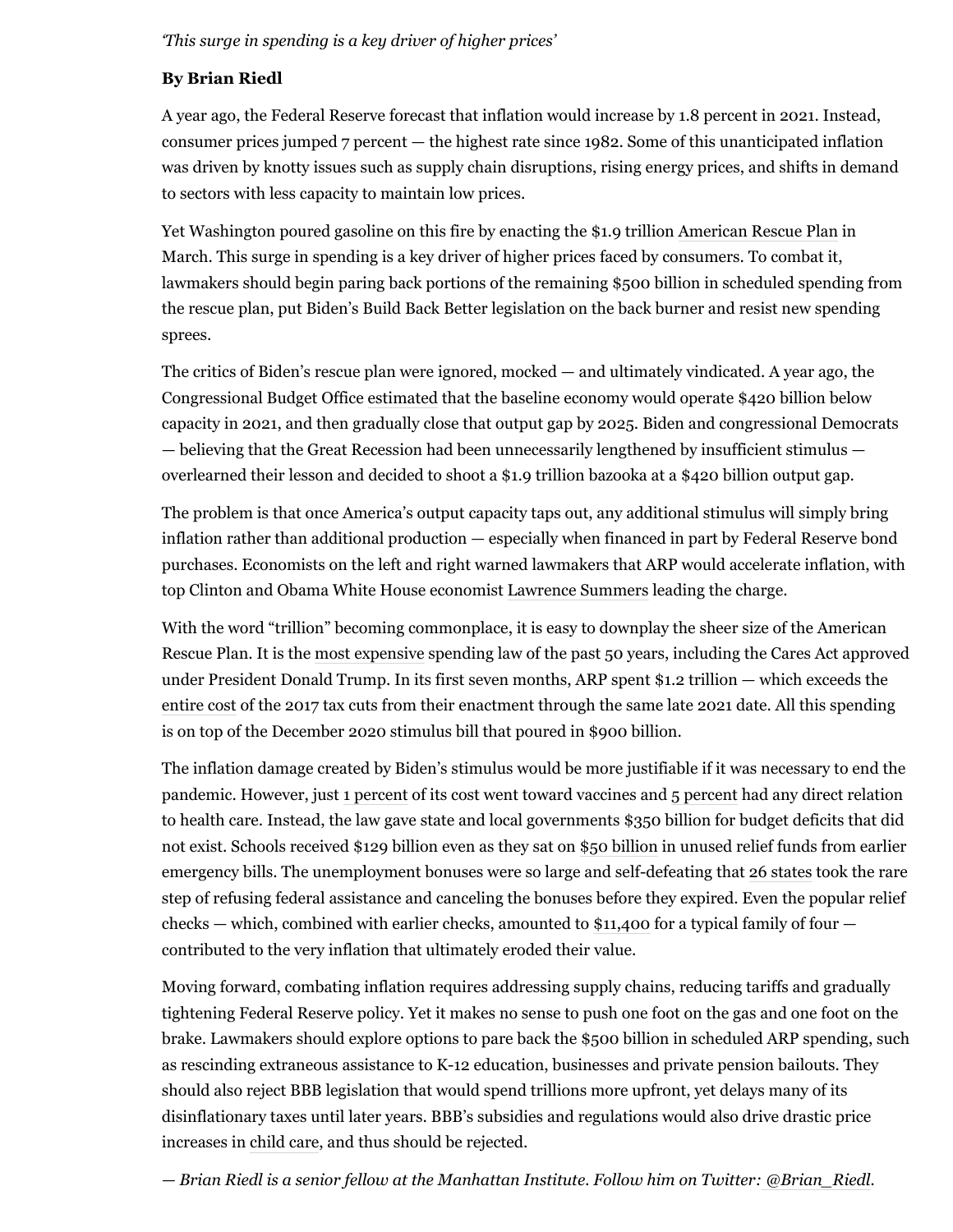### **3 Control the covid pandemic**

*'Covid's fingerprints on inflation are unmistakable'*

#### **By Claudia Sahm**

Consumer prices [rose 7 percent in 2021](https://www.washingtonpost.com/business/2022/01/12/december-cpi-inflation/?itid=hp-top-table-main&itid=lk_inline_manual_42) *—* the fastest pace in 40 years *—* and covid deaths doubled to more than 800,000. These two facts are bound together. The solution to today's high inflation, as with labor shortages and supply chain disruptions, is clear: Contain the pandemic.

Federal Reserve Chair Jerome H. Powell agrees. Asked at his reconfirmation hearing by Sen. Catherine Cortez Masto (D-Nev.) if he believes containing the pandemic is the best way to fight inflation, Powell said: "I do. And imagine a world in which we no longer have to deal with the pandemic. … We would quickly see the supply-side problems alleviate. We'd probably see significantly more labor supply. So these issues are still related to the pandemic."

The data supports Powell and experts like me who focus on covid. As one example, economists at the Federal Reserve Bank of San Francisco estimate that the price increases in the spending categories most sensitive to covid disruptions accounted for about half of the total inflation (excluding food and energy) before the pandemic. Now they account for three-quarters of it. Of course, what's pandemic-related and what's not is impossible to know for certain. But covid's fingerprints on inflation are unmistakable.

We do not have a monetary policy crisis. We have a covid crisis. In fact, up to this point, fiscal and monetary policy have been a relatively bright spot in the pandemic and notably better than after the Great Recession. Yes, inflation is high. Consumer spending, even with the higher prices, is strong. The unemployment rate dropped below 4 percent in December, less than two years after the recession began. Overall, the economy is moving rapidly in the right direction. But the pandemic is moving rapidly in the wrong direction [with the omicron variant](https://www.washingtonpost.com/health/2022/01/18/omicron-national-peak-surgeon-general-fauci/?itid=lk_inline_manual_46).

To fight inflation, the Biden White House must end the pandemic. The goals the administration set in January 2021, including "expanding masking, testing, treatment, data, workforce and clear public health standards" and "protect[ing] those most at risk," are the right ones. Julia Raifman, a public health professor at Boston University, argues: "That's what we need to do now that will help us navigate our way out of this pandemic. If we don't have that, we will continue to have the virus manage us." High inflation and labor shortages will continue too.

The White House must use all its influence to push business leaders, community organizers, members of Congress, governors and mayors across the political spectrum to join in these public health efforts. Instead, administration officials used their bully pulpit to bust a strike by the Chicago teachers union over a lack of coronavirus protections, saying that they "do not believe people should be sitting at home" and should go to unsafe workplaces. That won't solve our economic problems, but it will kill people.

The Fed is not "behind the curve" in fighting inflation. It's the White House that's behind on "bending the curve" of covid cases, and it's falling further behind every day.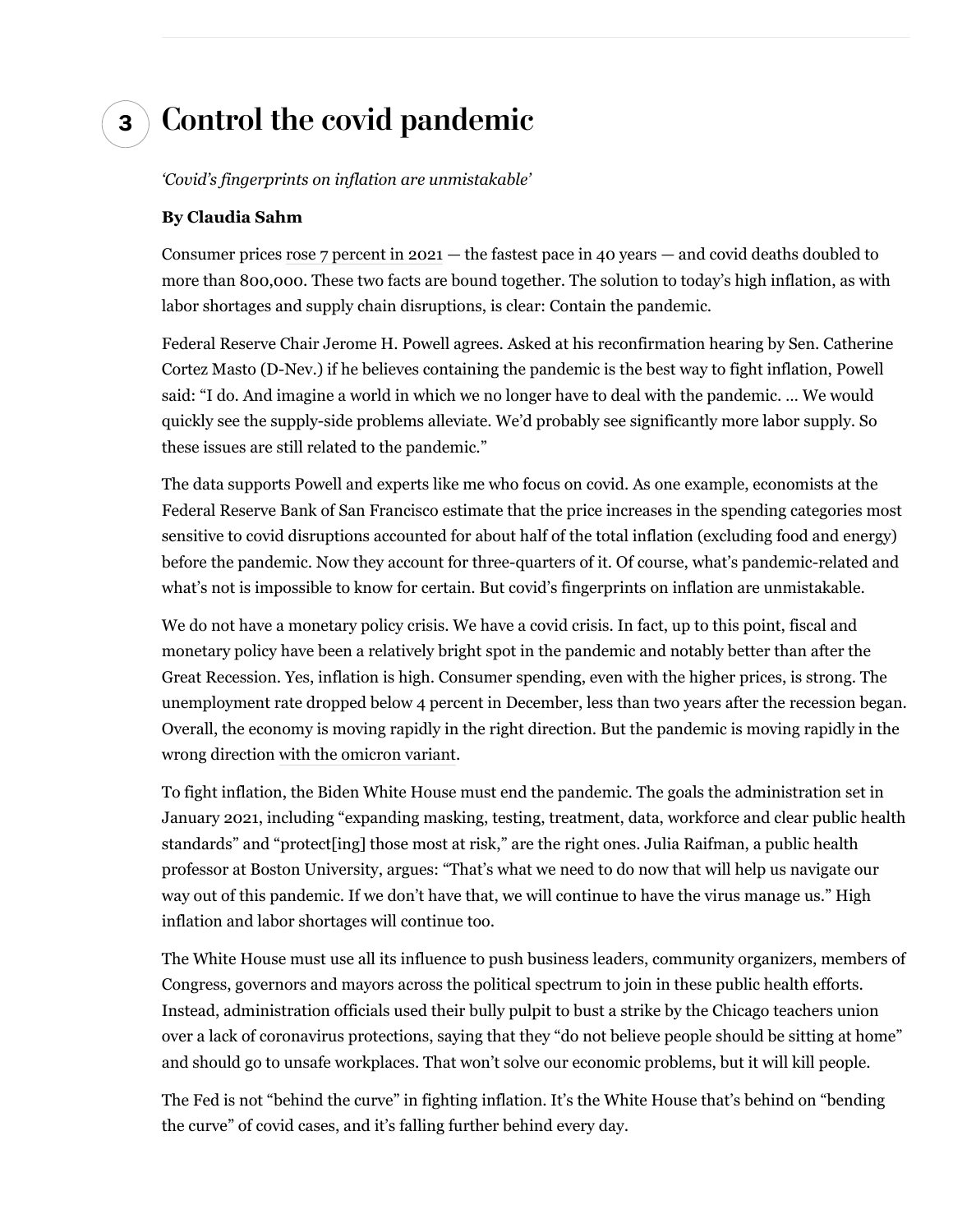*— Claudia Sahm is the director of macroeconomic research at the Jain Family Institute. Follow her on Twitter: [@Claudia\\_Sahm](https://twitter.com/Claudia_Sahm).*

### **4 Invest in child care**

*Child-care policies 'can boost the capacity, productivity and the potential of our economy'*

#### **By Lauren Melodia**

Although the unemployment rate is falling faster than expected, the pandemic continues to fundamentally disrupt our economy. Many people are choosing to remain out of the labor market altogether until public health conditions and disruptions subside, which in turn limits productive capacity and can raise prices. One policy that could address many of these issues across sectors at once has already passed the House and is waiting for Senate action: public investment in our child-care system.

Child care is the backbone of our economy and can enable all parents — who historically have some of the highest labor force participation rates across all genders, races and education levels — to get and keep a job. But as of 2018, many communities across the country are [child-care deserts](https://www.americanprogress.org/article/americas-child-care-deserts-2018/) — a result of our nation's complex history of underfunding, undervaluing and under-compensating care work and women's labor more broadly.

The covid pandemic has further decimated this infrastructure. As of this time last year, [20,000 child](https://www.thelily.com/20000-day-cares-may-have-closed-in-the-pandemic-what-happens-when-parents-go-back-to-work/)[care providers](https://www.thelily.com/20000-day-cares-may-have-closed-in-the-pandemic-what-happens-when-parents-go-back-to-work/) were estimated to have permanently shut down. And yet ample evidence exists that access to even part-time day care and preschool programming has a dramatic impact on parents' labor force participation.

Private markets and existing policies will not solve these problems on their own, for many reasons.

First, America's historical and continued reliance on unpaid care workers drives women's wages down throughout the economy. This is one of the major dynamics of the gender pay gap and makes the choice of paying for child care unaffordable for many families. Because care work traditionally done by women is unpaid, women are undervalued in the labor market — where they make 83 cents on the dollar to men. That disincentivizes them from entering the labor market. What results is a cycle in which women are unable to secure jobs that allow them to pay for the cost of child care, which in turn keeps the pay for child-care providers low.

Second, because of this dynamic, the child-care industry is built around low wages and thin, unsustainable profits that have contributed to the failure of the market to deliver a greater supply of child-care centers to meet demand.

Lastly, the government's existing consumer subsidies program, while making child care more affordable for many, has not resulted in the growth of the supply of child care. A 2021 Government Accountability Office report found that 78 percent of families eligible for child-care subsidies do not use them, often because there are no available spaces at local child-care facilities or because they live in a child-care desert.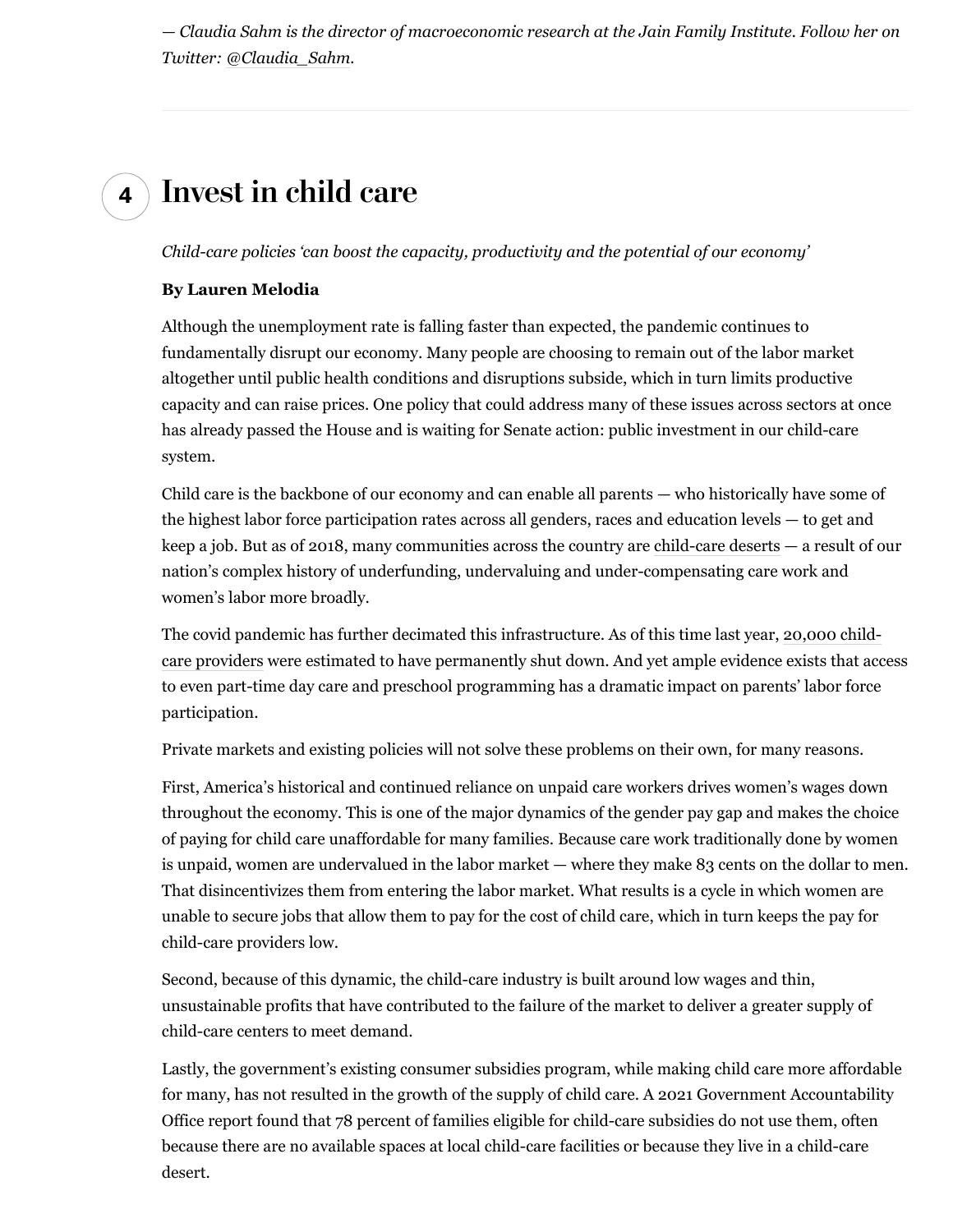By making [supply-side child-care investments](https://rooseveltinstitute.org/wp-content/uploads/2021/07/RI_Childcare_IssueBrief_202108.pdf) — building new child-care centers; offering loans and grants to existing or recently closed small-business child-care providers; and offering universal pre- $K$ we could both enable parents to reenter the workforce and create new jobs in child care. Those new jobs would disproportionately go to Black and Brown women, who have been hit hardest by the pandemic and are still suffering from some of the lowest employment rates. Black women, who historically have some of the highest labor force participation rates in the country, currently experience the largest gap (3.5 percent) in their employment rate, comparing December 2021 with pre-pandemic levels.

Many of these policies were passed by the House in the [Build Back Better Act](https://www.ffyf.org/child-care-and-pre-k-in-the-build-back-better-act-a-look-at-the-legislative-text/) and are now on the table in the Senate. And once they are passed and implemented, we can boost the capacity, productivity and the potential of our economy and reduce future economic disruptions — all of which can be deflationary and stabilizing.

Insofar as today's inflation — or the fear of future inflation — is linked to labor market tightness or dynamics, investment in child care is critical for minimizing ongoing disruptions and expanding people's ability to work across all industries in our economy.

*— Lauren Melodia is the deputy director of macroeconomic analysis at the Roosevelt Institute. Follow her on Twitter: [@lrmelodia.](https://twitter.com/lrmelodia)*

### **5 Tax wealthy investors**

*'The richest 10 percent consume as much as the bottom 40 percent combined'*

#### **By William Spriggs**

The economy proved far less resilient to the shock of the global coronavirus crisis than most people had expected. We need to focus on measures that increase the supply of goods and target price inflation particularly in markets where inequality is helping drive prices — rather than taking measures that would destroy jobs and weaken growth. One way to do so would be to raise capital gains taxes on investors and levy new taxes on income from stock dividends.

Consumption in America is currently extraordinarily "top-heavy," meaning the wealthy consume far more than most people. In fact, the richest 10 percent consume as much as the bottom 40 percent combined, [according to the Bureau of Labor Statistics.](https://www.bls.gov/cex/tables/calendar-year/mean-item-share-average-standard-error/cu-income-deciles-before-taxes-2020.pdf) Instead of taking measures that would hurt growth and cost jobs, policymakers could temper demand amid massive supply chain disruptions by slowing down the consumption of those at the very top with modest taxes on the rich.

A tax on short-term capital gains and dividends would disproportionately target wealthy Americans who are currently responsible for very high demand. This would alleviate the pressures on the supply chain without leading to a broader economic slowdown. Encouraging longer-term savings — and having companies retain earnings — will keep balance sheets strong and result in investments that can help the economy become more resilient.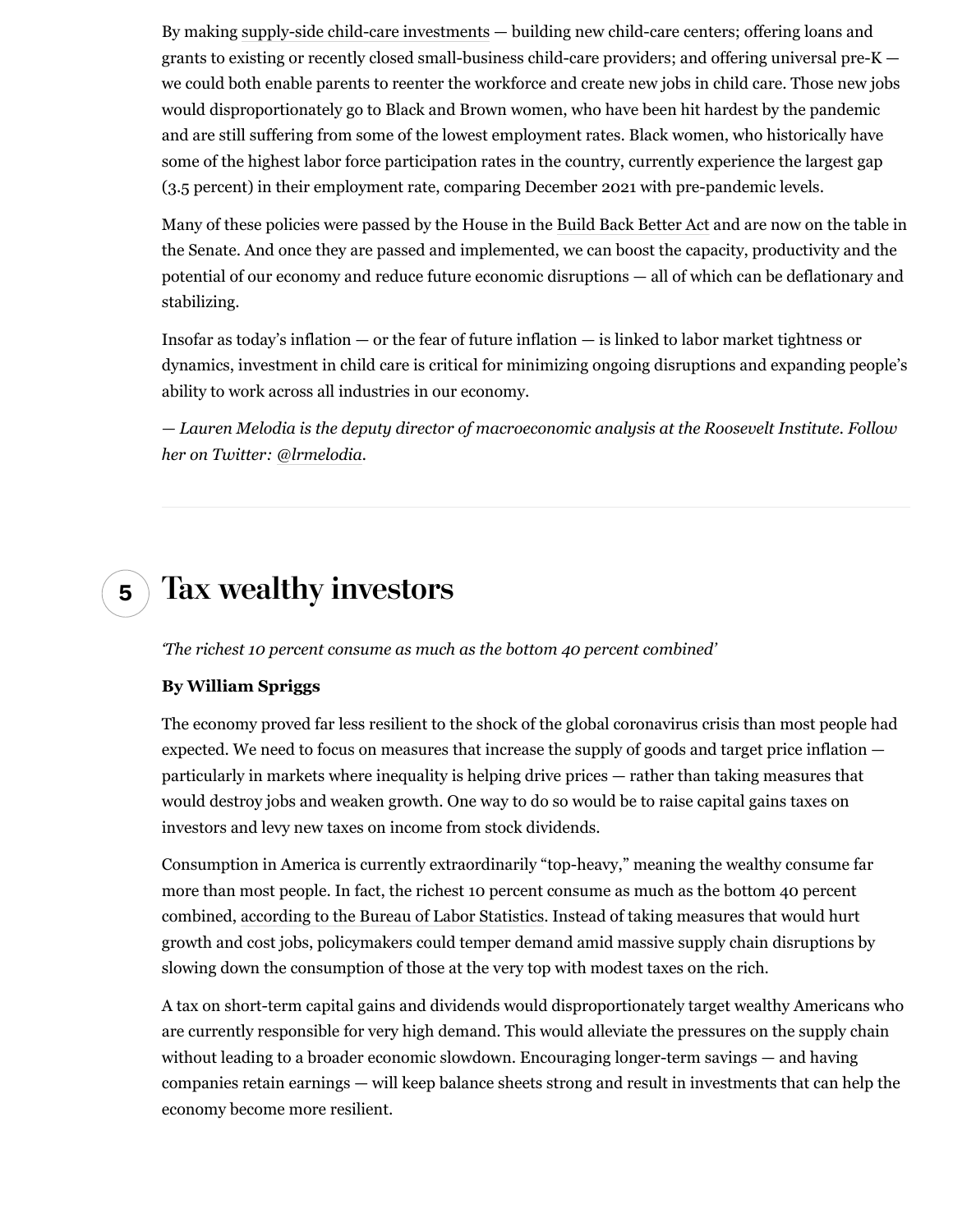It's worth stressing the potential danger of alternative approaches. Using the blunt instrument of raising interest rates, the tool of the Federal Reserve, would be an attempt at price controls. But that mechanism for lowering prices would broadly shrink demand across the income distribution. Lower demand would lower prices, at the cost of even lower production. In the case of automobiles, for instance, that would be disastrous, because the unprecedented spike in used-car prices is caused by the collapse in the current auto supply; [domestic production in November](https://fred.stlouisfed.org/series/DAUPSA) was at 58 percent of its February 2020 level. We do not want to solve inflation by starving the economy and causing production to plummet.

Policymakers should remember that inflationary trends are caused in part by numerous factors outside higher demand, and we need to be careful if we are attempting to tame it. We have seen a rapid recovery in demand for consumer goods, but weak demand for services. This switch in consumption has helped protect employment by facilitating the movement of workers forced out of the service sector, but it comes with higher prices for some goods. In addition to exacting a devastating human toll, the lack of protections for workers has led to millions getting sick, creating disruptions that lead to supply shocks that drive up prices. And it's not clear exactly how broad-based inflation is. For instance, rental costs have been relatively stable — well within the Federal Reserve's target level for inflation — in another sign that price pressures have more to do with supply shocks and demand shifts than an overheating economy.

Nonetheless, tempering demand might be desirable. To do it, there is no better place to start than a short-term capital gains tax on the rich.

*— William Spriggs is a professor of economics at Howard University and former assistant secretary for policy at the Labor Department. Follow him on Twitter: [@WSpriggs.](https://twitter.com/WSpriggs)*

### **6 Prepare for Fed intervention, de-escalate the trade war**

*'Congress needs to ensure the central bank is prepared to act decisively to cool down an overheating economy'*

#### **By Michael Strain**

Biden has [announced](https://www.washingtonpost.com/us-policy/2022/01/17/federal-reserve-biden-diversity/?itid=lk_inline_manual_85) three nominees to fill vacancies on the Federal Reserve Board. Congress, with the president's encouragement, should make sure these nominees recognize that the central bank has been behind the curve on taming inflation. Biden's appointees should have as their top priority maintaining stable prices, not addressing racial inequity or risks from climate change. Congress needs to ensure the central bank is prepared to act decisively to cool down an overheating economy before inflation worsens and the longevity of the current economic expansion is put at greater risk.

The White House should also de-escalate the trade war with China to reduce the price of traded goods. Certainly, the administration should not increase tariffs, as it did recently when it doubled the duty on softwood lumber imported from Canada. Tariffs on about \$300 billion of imported goods from China imposed by the Trump administration remain in effect. The Biden administration is reluctant to ease them without concessions from China, but visible progress in its negotiations is scant. Easing tariffs would not be a game changer by any stretch — but every little bit helps.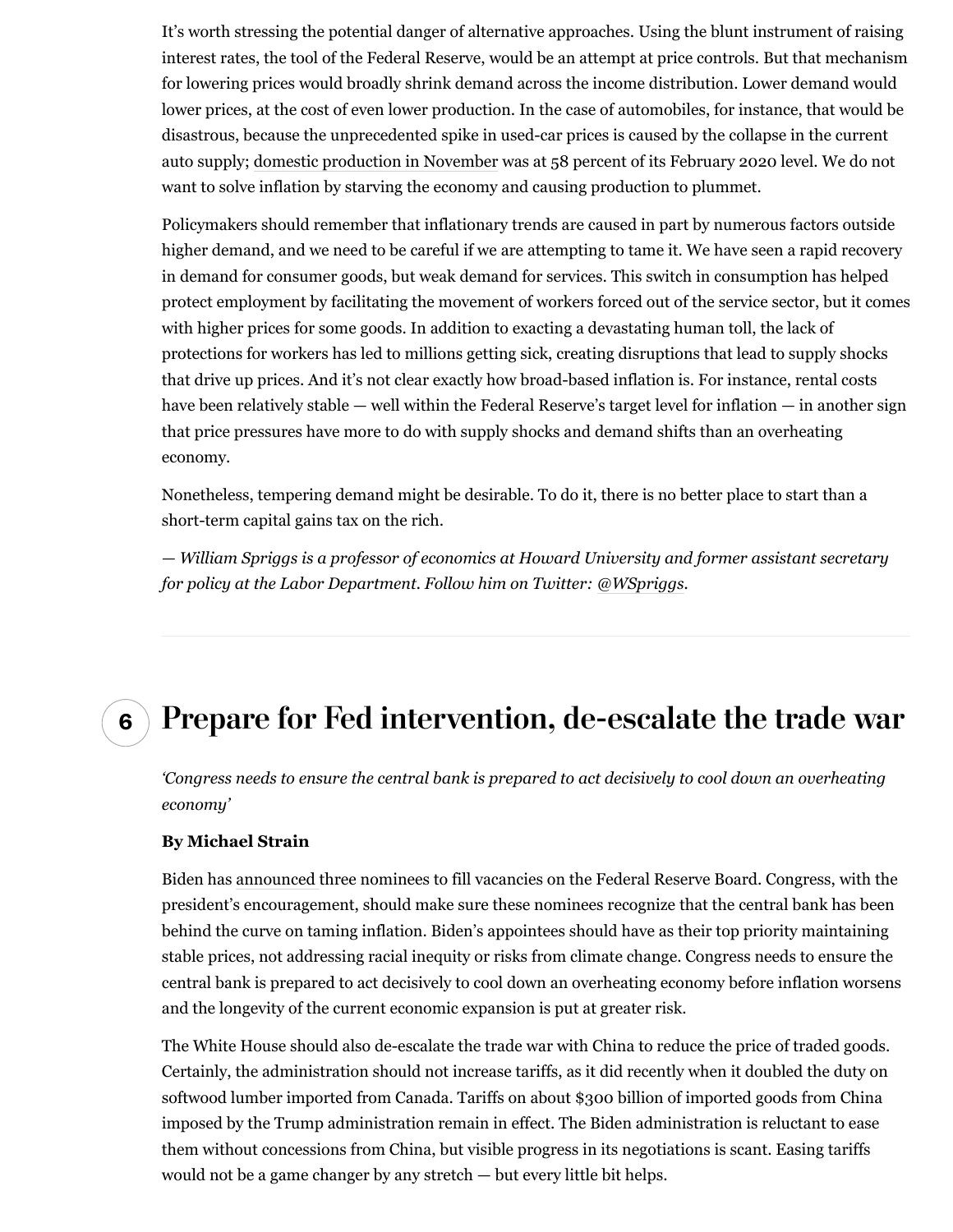The White House has made some attempts to ease supply chain restrictions and other measures to reduce inflationary pressures. These are welcome, but ultimately won't have a huge effect on the rate of growth of consumer prices. The White House should also tame its ambitions for its legislative agenda. It certainly shouldn't [reduce taxes for upper-income households](https://www.washingtonpost.com/business/2021/11/16/second-biggest-program-democrats-budget-gives-billions-rich/?itid=lk_inline_manual_88) in states with relatively high state and local tax burdens, as it has been planning to do as part of its Build Back Better framework.

But filling the Fed board with governors who recognize that inflation is their top priority and easing tariffs while risking looking soft on China would signal that the White House takes inflation seriously. That's the right signal to send.

*— Michael Strain is the director of economic policy studies at the American Enterprise Institute. Follow him on Twitter: [@MichaelRStrain.](https://twitter.com/MichaelRStrain)*

## **7 Improve America's supply chains**

*'We should use this as an opportunity for reforms that help us manage growing abundance'*

#### **By Matt Darling**

We are not seeing high inflation and out-of-stock goods because the supply chain is performing worse than usual. Instead, ports are overloaded with goods because we are importin[g](https://twitter.com/jasonfurman/status/1449042403315236866?ref_src=twsrc%5Etfw%7Ctwcamp%5Etweetembed%7Ctwterm%5E1449042403315236866%7Ctwgr%5E%7Ctwcon%5Es1_&ref_url=https%3A%2F%2Fwww.niskanencenter.org%2Fa-crisis-of-abundance%2F) [20 percent more than](https://twitter.com/jasonfurman/status/1449042403315236866?ref_src=twsrc%5Etfw%7Ctwcamp%5Etweetembed%7Ctwterm%5E1449042403315236866%7Ctwgr%5E%7Ctwcon%5Es1_&ref_url=https%3A%2F%2Fwww.niskanencenter.org%2Fa-crisis-of-abundance%2F) [before the pandemic.](https://twitter.com/jasonfurman/status/1449042403315236866?ref_src=twsrc%5Etfw%7Ctwcamp%5Etweetembed%7Ctwterm%5E1449042403315236866%7Ctwgr%5E%7Ctwcon%5Es1_&ref_url=https%3A%2F%2Fwww.niskanencenter.org%2Fa-crisis-of-abundance%2F) The fast-paced economic recovery is leading to supply chains that are functioning above — not below — their normal capacities. The fixes we need to implement are ones that improve the functioning of the supply chain when demand is high.

There are some obvious steps we can take to do so.

On the sea, we should repeal the Jones  $Act - a$  1920 law that prohibits shipping goods between U.S. cities unless the boat is owned, built and crewed by the United States. This sort of protectionism dramatically raise[s](https://www.cato.org/publications/policy-analysis/jones-act-burden-america-can-no-longer-bear) [the costs of shipping to and within the United States.](https://www.cato.org/publications/policy-analysis/jones-act-burden-america-can-no-longer-bear) The Biden administration has already ordered ports to stay open [24 hours a day, seven days a week](https://laist.com/news/la-and-long-beach-ports-to-operate-24-7). We should also change zoning laws to allow for denser storage of shipping containers. The port of Long Beach, Calif., is allowing containers to be stacked [twice as high as before](https://twitter.com/RobertGarcia/status/1451679404757688320?s=20), which should be replicated in other ports.

On the roads, the fundamental problem is the number of truck drivers. Trucking employment has [struggled to recover to its pre-pandemic high](https://fred.stlouisfed.org/graph/?g=KLJF), despite the surge in demand. One way to alleviate the problem is to reduce the legal barriers to becoming a truck driver, such as by [no longer requiring testing](https://www.businessinsider.com/trucking-truck-driver-marijuana-drug-testing-clearinghouse-2021-7) [for marijuana use](https://www.businessinsider.com/trucking-truck-driver-marijuana-drug-testing-clearinghouse-2021-7). But getting more truckers is especially difficult because the current rise in demand will be short-lived, in addition to the  $-$  [so far unfounded](https://www.bloomberg.com/news/articles/2021-10-26/u-s-may-need-another-1-million-truck-drivers-over-next-decade?cmpid=socialflow-twitter-business&utm_source=twitter&utm_medium=social&utm_content=business&utm_campaign=socialflow-organic)  $-$  belief that trucking jobs are about to be automated. Potential drivers recognize that advertised wage increases could be temporary, so increasing wages alone will not entice people into the field. Increasing the number of truckers may require permanent labor reforms that increase truckers' bargaining power. For example, the [PRO Act](https://www.washingtonpost.com/business/2020/02/06/house-passes-bill-rewrite-labor-laws-strengthen-unions/?itid=lk_inline_manual_100) supported by the White House would classify many truckers, who are currently independent contractors, as employees for the purposes of the National Labor Relations Act, making it easier for them to organize and join unions.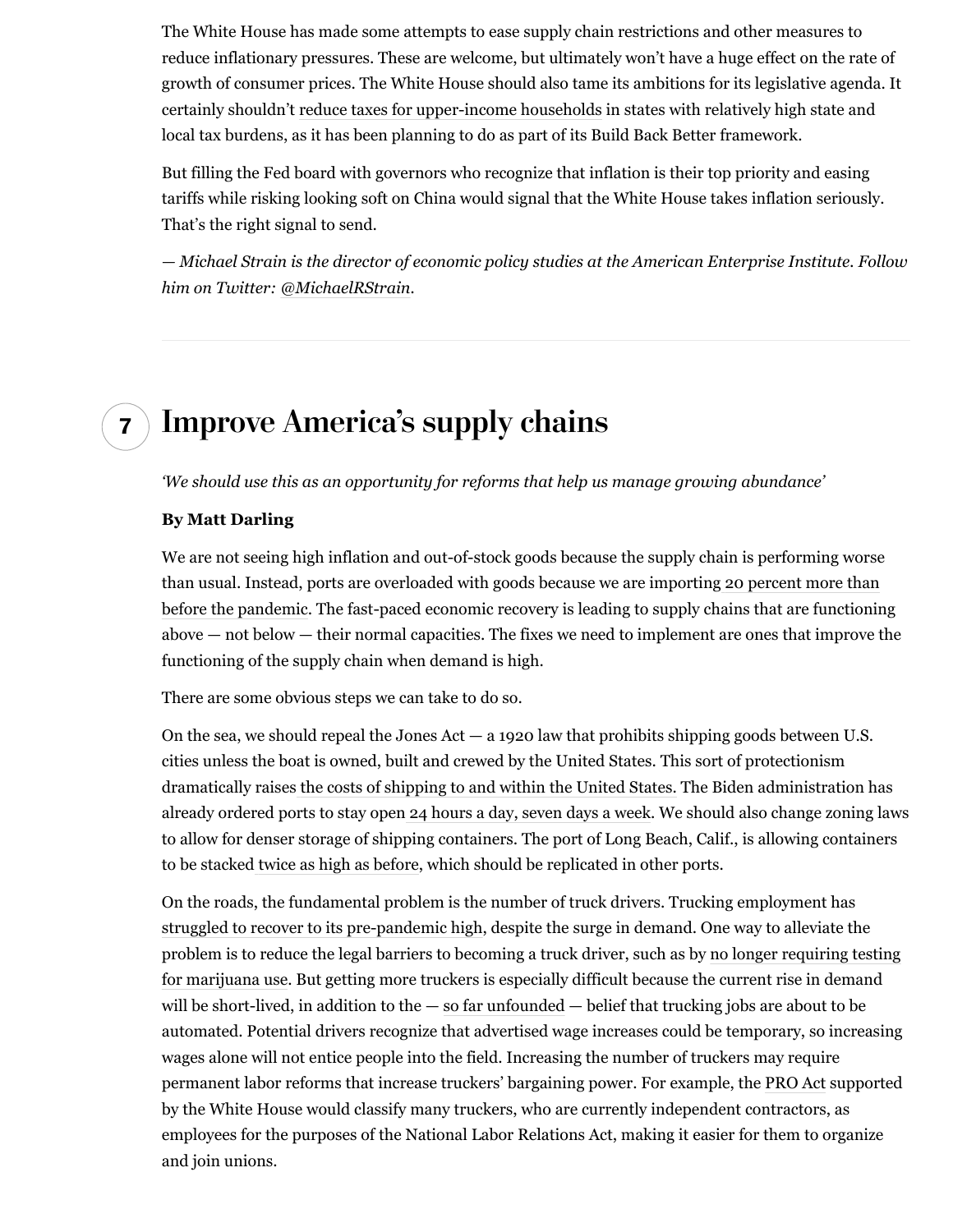The pandemic has put our supply chains under stress. So it makes sense to think about ways that we can increase domestic production of critical goods, [such as semiconductors](https://www.theatlantic.com/science/archive/2021/08/america-into-the-worlds-factory-again-industrial-finance-corporation/619793/). But that does not imply we should retreat from trade altogether — which would simply make any current shortages permanent. A prosperous U.S. economy will always rely on imports. We should use this as an opportunity for reforms that help us manage growing abundance.

*— Matt Darling is a fellow in employment policy at the Niskanen Center. Follow him on Twitter: [@besttrousers.](https://twitter.com/besttrousers)*

## **8 Infation is a wildly overblown attempt to stop progressives**

*'Let's not let the bravado of politically driven inflation anxiety deter us from public investments'*

#### **By Darrick Hamilton and Demond Drummer**

We are nowhere near an inflation crisis. The real pain families are feeling from price increases today is not a result of stimulus spending. Rather, it is structural — the result of policy failings and an economic policy infrastructure that has been for years designed to keep wages low and enable the hoarding of economic resources by the super wealthy and the upper-middle class. To be clear, we do not want to see hyperinflation. But the political anxiety around inflation is a straw man intended to curtail a progressive agenda.

Context: While a 7 percent inflation rate is the fastest since 1982, it is nowhere near unprecedented. It is much less, for instance, than the 13.5 percent inflation rate of 1980 — or the 11 percent inflation rate of 1974. The difference between then and now is critical; the increase in price levels in the 1970s was spurred largely by an energy crisis imposed upon the United States by oil-producing countries (OPEC). Similarly, the hyperinflation experienced by Germany in the 1920s and Latin American countries in the 1980s were the result of debt crises and structural adjustment currency destabilizations imposed by the International Monetary Fund and other foreign powers. Here, again, a key difference emerges. Unlike Germany coming out of World War I with a massive war reparations bill, or Global South nations beholden to the currency whims of global finance, the United States is a sovereign monetary entity with the world's largest economy.

More context: For the past two years we've endured an unprecedented public health crisis and answered an unprecedented economic downturn with an unprecedented stimulus. It is not extraordinary to have inflation after deploying fiscal stimulus to lift our economy out of a downturn. In light of an economy that was essentially shut down to preserve life, including resulting supply chain disruptions, it is simply disingenuous and irresponsible to lay current price levels solely, or even primarily, at the feet of fiscal stimulus.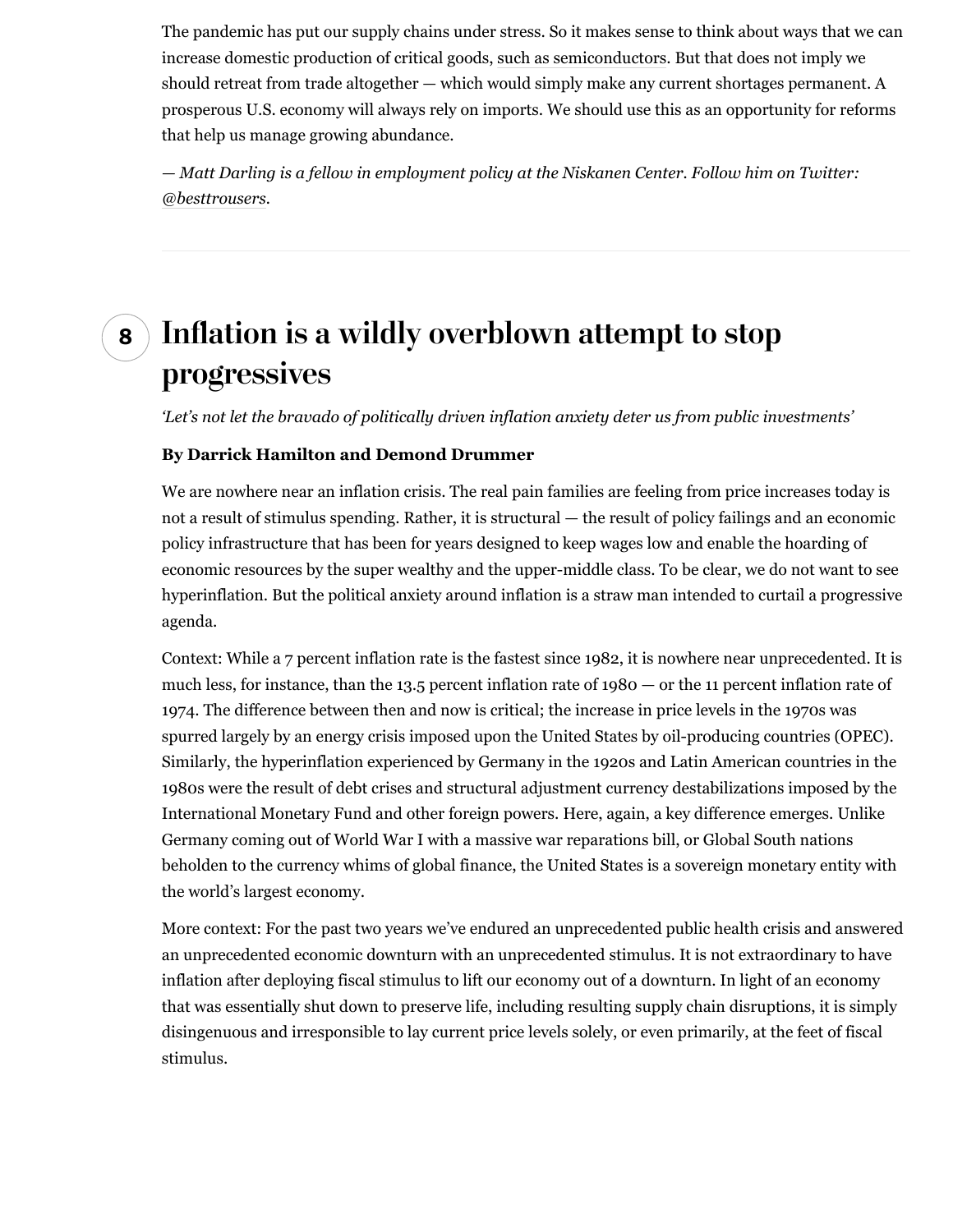Final context: The past 40 years have been characterized by a delicate two-step between fiscal and monetary policy. Under this regime, government stimulus has been primarily directed to the corporate sector under the guise of a supply-side market dynamism that would trickle down and lift all of our (proverbial) boats. That stimulus has been coupled with a monetary policy prioritizing price stability in the Fed's dual mandate of both price and employment stability. The result has been a flatlining of real worker wages and the facilitation of an obscene, undemocratic and dysfunctional [concentration of wealth](https://www.washingtonpost.com/us-policy/2019/02/08/wealth-concentration-returning-levels-last-seen-during-roaring-twenties-according-new-research/?itid=lk_inline_manual_111) [and power](https://www.washingtonpost.com/us-policy/2019/02/08/wealth-concentration-returning-levels-last-seen-during-roaring-twenties-according-new-research/?itid=lk_inline_manual_111).

Let's not let the bravado of politically driven inflation anxiety deter us from public investments to our environment and our economic security. Rather than looking at current price levels and concluding that our stimulus went too far, we should be looking at the looming eviction crisis and concluding that our stimulus hasn't gone far enough.

*— Demond Drummer is managing director for equitable economy at PolicyLink. Darrick Hamilton is a professor of economics and urban policy at the New School. Follow them on Twitter: [@citizendrummer](https://twitter.com/citizendrummer) and [@darrickhamilton](https://twitter.com/darrickhamilton).*

### **9 Use antitrust to curb corporate profteering**

*'Monopolies leave us more vulnerable to price-gouging, collusion and pandemic profiteering'*

#### **By Lindsay Owens**

Today's supply shortages were entirely [foreseeable](https://www.thenation.com/article/archive/how-america-could-collapse/). Beginning in the 1970s, we began a long, sclerotic march toward a hyper-efficient — but brittle — economy that brought us to the eve of the pandemic without a [semiconductor](https://www.bloomberg.com/news/articles/2021-05-28/carmakers-forced-by-chip-crisis-to-rethink-just-in-time-ordering) to spare. Corporate America's ruthless pursuit of short-term profits also fueled a mergers and acquisitions frenzy that resulted in today's economywide monopolies. This extreme concentration has thinned out our supply chains and left the remaining mega-companies perfectly positioned to capitalize on inflation to post record profits.

While we won't be able to instantly fix decades of corporate consolidation and lax antitrust regulation, Biden's focus on addressing monopoly and profiteering as part of his [three-part plan](https://www.whitehouse.gov/briefing-room/speeches-remarks/2022/01/07/remarks-by-president-biden-on-the-december-2021-jobs-report/) to address rising costs represents an important start. But there is still more he can and must do.

First, he should ramp up the enforcement and regulatory power of agencies such as the Federal Trade Commission, Federal Maritime Commission and Agriculture Department to break up monopolies, [stop](http://corporatecrackdown.com/) [price-gouging](http://corporatecrackdown.com/) and encourage competition. The president must also continue to call out profiteering by monopolists from the podium, an approach with [historical precedent](https://www.presidency.ucsb.edu/documents/letter-leaders-the-steel-industry-the-need-for-price-stability) that could have an immediate impact, including numerous corporate CEOs who have been [crowing](https://www.businessinsider.com/big-companies-keep-bragging-to-investors-about-price-hikes-2021-11) to investors on recent earnings calls about pulling off strategic price hikes.

Congress must play its part, too, by passing legislation aimed at [breaking up](https://prospect.org/economy/inflation-fighting-bill-you-dont-know-about/) and re-regulating the large ocean shipping monopolies that are [stoking](https://www.bloomberg.com/news/features/2022-01-18/supply-chain-crisis-helped-shipping-companies-reap-150-billion-in-2021?sref=azsh6QkL) inflation. It is also past time to [tax excess profits,](https://www.marketwatch.com/story/tax-excess-profits-of-big-money-making-companies-to-fix-coronavirus-economy-scholar-urges-2020-04-30) as Congress did after World War I and World War II to encourage productive investment and deter price gouging.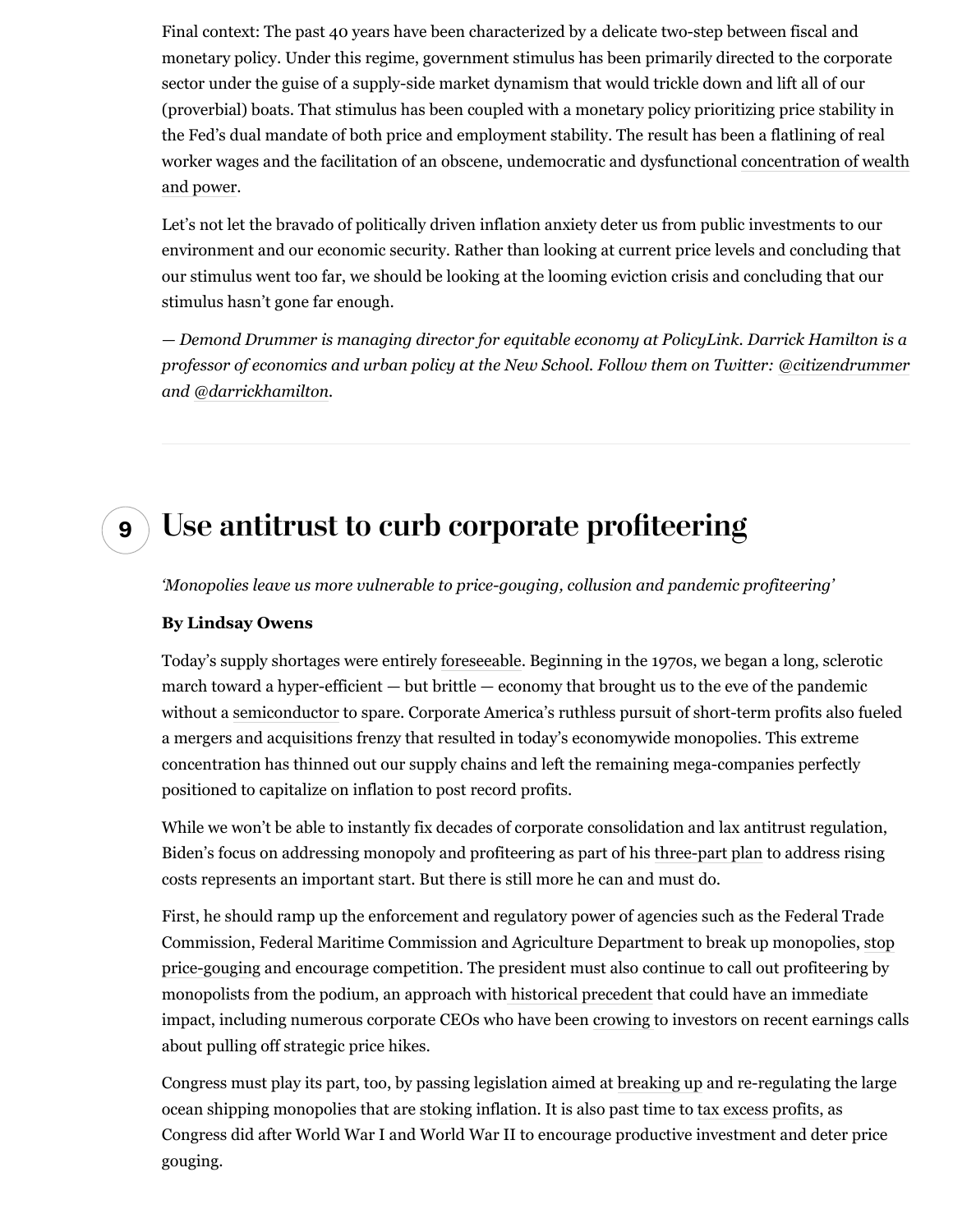There is no one-size-fits-all solution to inflation — and no one is claiming that taking on corporate consolidation and profiteering will "fix" inflation on its own. Still, these actions will help alleviate current price hikes for two important reasons.

First, corporate concentration has hollowed out and nearly eliminated redundancy in our supply chain, leaving us without enough productive capacity to withstand a significant increase in demand or a [pandemic-induced plant closure](https://asia.nikkei.com/Business/Tech/Semiconductors/Taiwan-chip-supplier-halts-production-due-to-COVID-cluster) without supply shortages. This extreme consolidation has also left us with a [bare-bones workforce](https://www.washingtonpost.com/outlook/2021/10/21/corporate-mergers-layoffs-antitust/?itid=lk_inline_manual_124) and just a handful of companies in industries that are absolutely essential to the functioning of our supply chains. Case in point: The majority of the goods Americans rely on are delivered by as few as three ocean shipping alliances, packed by four meatpackers and equipped by [a](https://www.wsj.com/articles/the-world-relies-on-one-chip-maker-in-taiwan-leaving-everyone-vulnerable-11624075400) [single](https://www.wsj.com/articles/the-world-relies-on-one-chip-maker-in-taiwan-leaving-everyone-vulnerable-11624075400) chip maker. This lack of excess capacity or redundancy has made us so lean there's absolutel[y no](https://www.theguardian.com/commentisfree/2021/oct/01/america-supply-chain-shortages) [margin for error.](https://www.theguardian.com/commentisfree/2021/oct/01/america-supply-chain-shortages)

Second, monopolies leave us more vulnerable to price-gouging, collusion and pandemic profiteering. Concentration has enabled these firms to use their extraordinary market power and near-monopoly position to post spectacular increases in profits during a global pandemic without any risk of being undercut by competition. Maersk, one of the world's largest shipping companies, just had its best quarter i[n 117 years](https://www.forbes.com/sites/loracecere/2021/11/15/record-ocean-profits-will-not-help-united-states-supply-chains/). According to a recent analysis from the White House National Economic Council, the four big meatpackers have seen their net profit margins go up more tha[n 300 percent](https://www.whitehouse.gov/briefing-room/blog/2021/12/10/recent-data-show-dominant-meat-processing-companies-are-taking-advantage-of-market-power-to-raise-prices-and-grow-profit-margins/) since the start of the pandemic. Record-setting profits by monopolists have contributed to [a 70-year high](https://fred.stlouisfed.org/series/NFCPATAX) in corporate profit margins, and according to Jeff Meli, head of global research for Barclays, these companies [are just](https://www.bloomberg.com/news/articles/2022-01-14/inflation-risks-getting-sticky-as-big-firms-flex-pricing-power) [getting started.](https://www.bloomberg.com/news/articles/2022-01-14/inflation-risks-getting-sticky-as-big-firms-flex-pricing-power)

Addressing concentrated corporate power isn't the only tool the president can or should use to bring down prices that are straining family budgets. But given the pernicious and pervasive links between concentration, shortages and price hikes, any policy response must center this approach or underdeliver. American consumers can afford nothing less.

*— Lindsay Owens is the executive director of the Groundwork Collaborative. Follow her on Twitter: [@owenslindsay1](https://twitter.com/owenslindsay1).*

### **10 Make expectations realistic**

*'Communications are substance in this situation'*

#### **By Adam Posen**

The best the White House can do now is communicate realistic expectations of a slow decline in inflation this year, while setting up the Federal Reserve to make that happen. High inflation is already baked in for 2022, though it is likely to be declining from last year's highs. Now that inflation is persisting economywide, though, affecting general wage and price trends, it is a job for the Fed's monetary tools rather than addressing particular bottlenecks or shortages.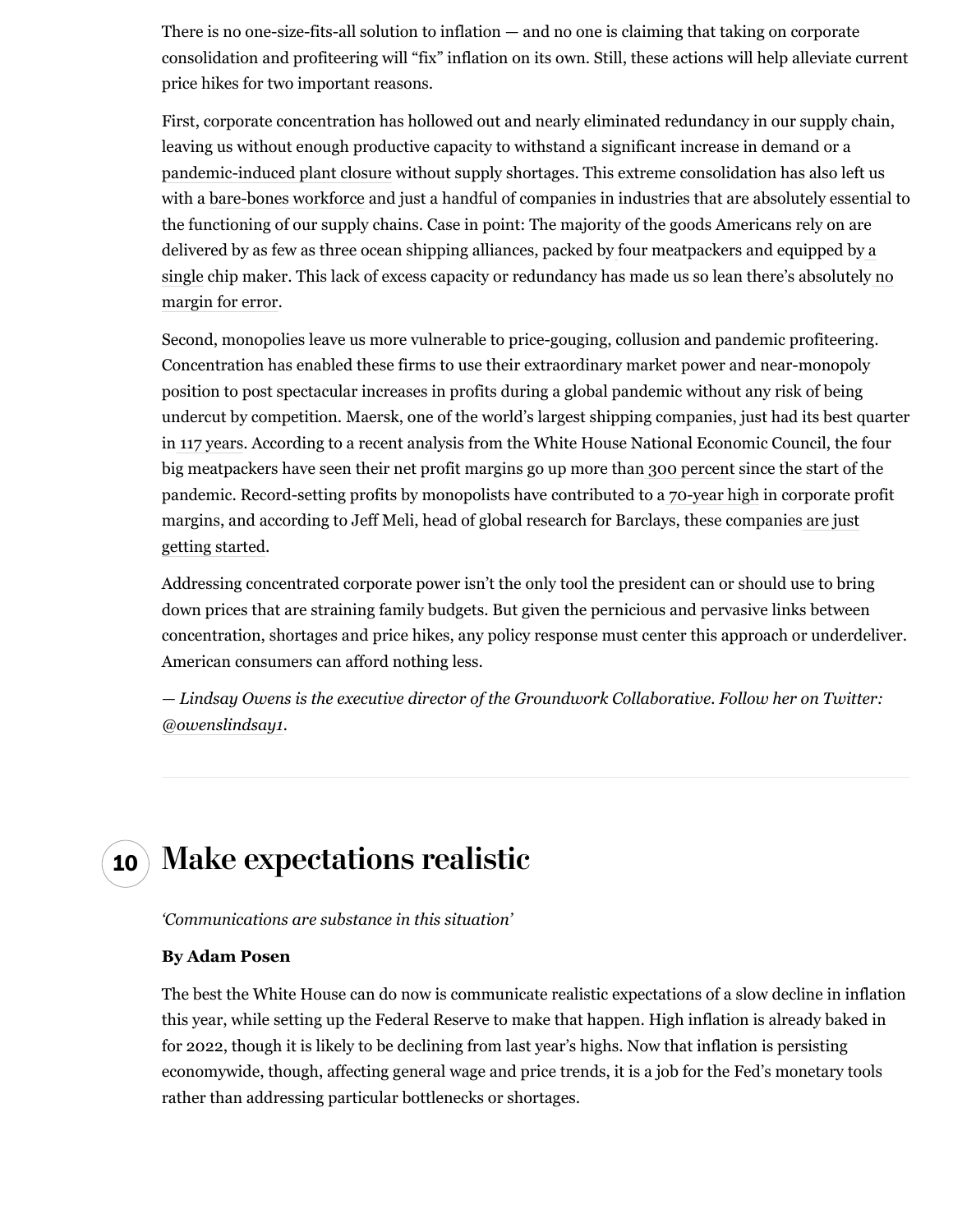But, given the popular outcry and the risk that visibly neglected inflation would accelerate, the Biden administration should not be seen to just wait it out. Instead, officials should do their part to keep inflation expectations low for the future. Communications are substance in this situation: The more the public understands that inflation will come down, the less likely that new price pressures will feed on those already there. The more confidence the public has that the Fed will successfully contain inflation, the less aggressively the Fed might have to tighten.

How can the White House do this? The first step is for officials on the Council of Economic Advisers and the Treasury to publicly raise their inflation forecasts for  $2022 - a$  3.5 percent increase in the consumer price index would be my best projection — and clearly say that they had underestimated the forces of inflation. Somewhat paradoxically, admitting that inflation is unlikely to go away quickly would help reestablish credibility.

Second, the president and the treasury secretary should use the confirmation of Jerome H. Powell and Lael Brainard as Federal Reserve Board chair and vice chair, respectively, to retell the story of the 1980s, when the Fed tightened monetary policy to reverse rising inflation. That exemplifies good central bankers doing what is needed when the situation demands. This would reinforce the virtues of central bank independence, the need for interest rate increases to reduce inflation once it becomes persistent, and the fact that doing so takes time and sometimes pain, but is worth the cost.

Third, the White House should reframe and push anew the part of the Biden administration's economic agenda that can be justifiably claimed as a disinflationary priority: the child-care, family leave and educational components of the still-unpassed Build Back Better legislation. These measures to increase female labor force participation would move the needle on inflation a lot and move it quickly. As seen in France, Japan and other high-income nations, providing more child care and other flexibility to make it easier for women to return to work yields nearly immediate large-scale improvements in labor supply. That would directly reduce labor shortages now contributing to the main trend of inflation.

There is only so much the White House can do directly to reduce inflation beyond that, because fiscal policy has already been tightening, and the dollar has already been strengthening since the summer. The Fed has the remaining macro tool, monetary policy. But the tools the administration still can employ to shape public expectations — expanding labor supply, reminding the public about what reducing inflation actually takes, and committing to a realistic path for that disinflation — would at least help the Fed succeed more quickly at lower cost.

*— Adam Posen is president of the Peterson Institute for International Economics. Follow him on Twitter: [@AdamPosen.](https://twitter.com/AdamPosen)*

# **11 Drive down health-care costs**

*'Rising health-care costs affect nearly everyone'*

**By Arnab Datta, Skanda Amarnath and Alex Williams**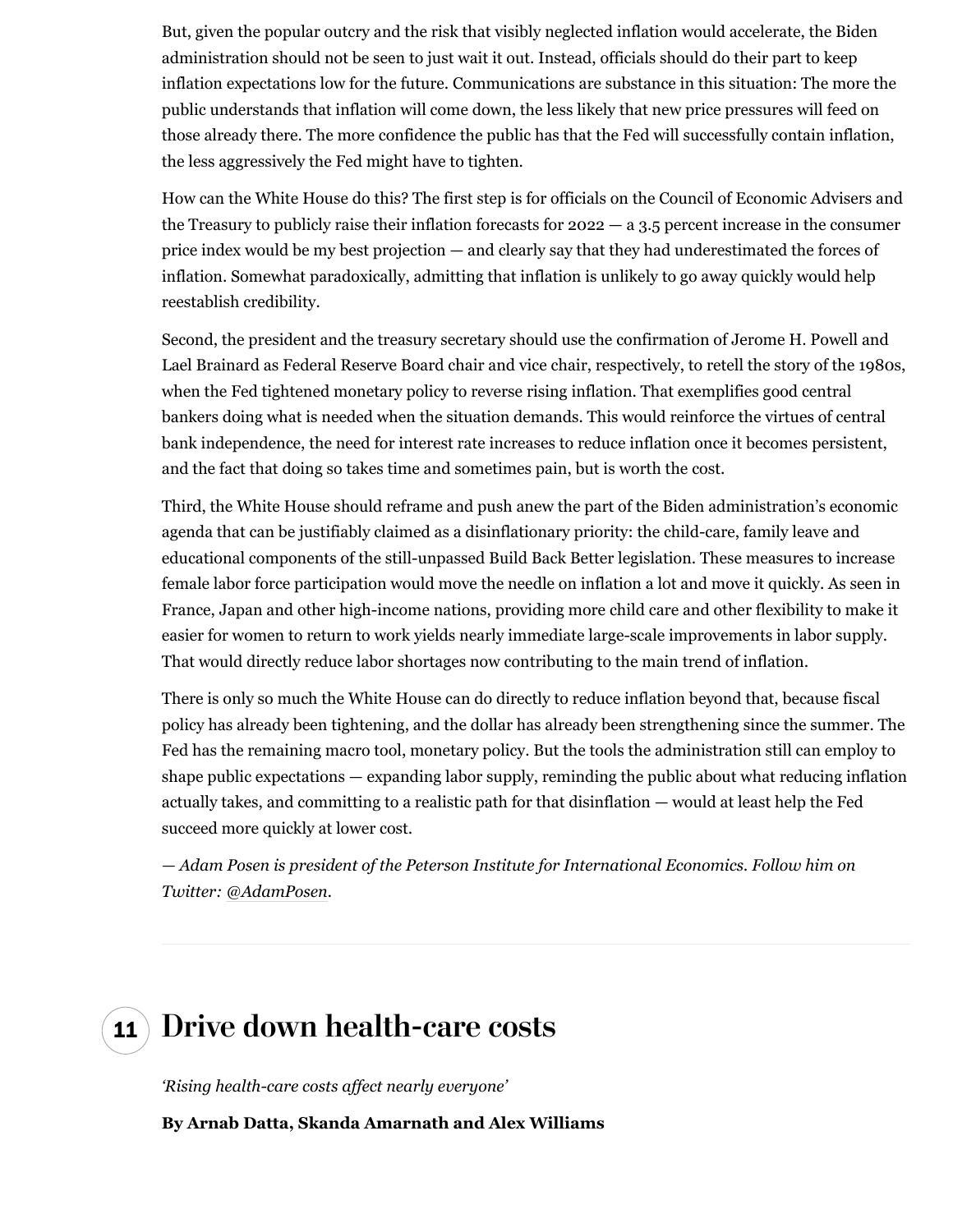Many parts of the government can influence short-run consumer prices. But few have the tools and authority to do so with the same reliable impact as regulating health-care costs — the largest single sector of consumer spending.

The United States already faces higher health-care costs than any other advanced economy. And rising health-care costs affect nearly everyone. Higher insurance premiums and deductibles hurt businesses and workers. Higher drug costs and Medicare premiums hurt families and seniors. Higher Medicare costs and deficits hurt the federal government.

But health-care costs are also unique: Policymakers already have the tools and discretion to lower inflation by lowering health-care costs. Both Congress and the Centers for Medicaid and Medicare Services can lower cost pressures by exercising greater reform and restraint in government spending. Then, public and private actors can bargain harder and reduce costs for consumers.

Congress just extended a temporary increase in Medicare reimbursement rates through June overriding previously bargained pay-fors in the Bipartisan Infrastructure Deal. The rate increase was meant to subsidize a health-care sector that is still bearing the costs of the pandemic. But from a revenue standpoint, hospitals and providers have seen significant earnings growth over the pandemic. The administration and Congress should allow these increases to begin expiring at the next deadline at the end of March.

A considerable body of research shows that targeted reductions on government spending to health-care providers reliably reduce health-care inflation. Medicare rates help determine prices throughout the health-care system, including what private payers can bargain for. Reimbursement rate cuts, such as those that contributed to lower-than-expected inflation during the 2010s, reduce inflation readings while lowering costs throughout the health-care system.

Rigorous prescription drug negotiation should also be included in the Build Back Better bill. As we push for a booming economy, these important cost reforms ensure stronger growth remains sustainable and equitable.

Let's contrast health-care policy with interest rate policy. The Federal Reserve is seen as the primary discretionary policymaker when it comes to inflation, but its main mechanism for slowing down inflation is quite the bank shot: raising financing costs so much that businesses spend less on labor, all to slow household income and consumer demand.

Solving inflation through interest rate hikes inherently depends on slowing down paychecks to Americans who are already disproportionately affected by higher rent, rising energy costs and elevated food prices. Meanwhile, slowing down aggregate business spending will also imply slowing down inventory and capital expenditures as part of the supply-side response to bottlenecks, particularly in goods that have nothing to do with domestic labor.

While many are looking to the Fed to slow down inflation, it is the responsibility of economists to fashion better fiscal and regulatory tools that can address the demand- and supply-side causes of inflation than interest rate hikes. The White House has limited authority to directly address these challenges, so it must act where it has discretion to directly and equitably reduce inflation. The cost of health care is an excellent place to start.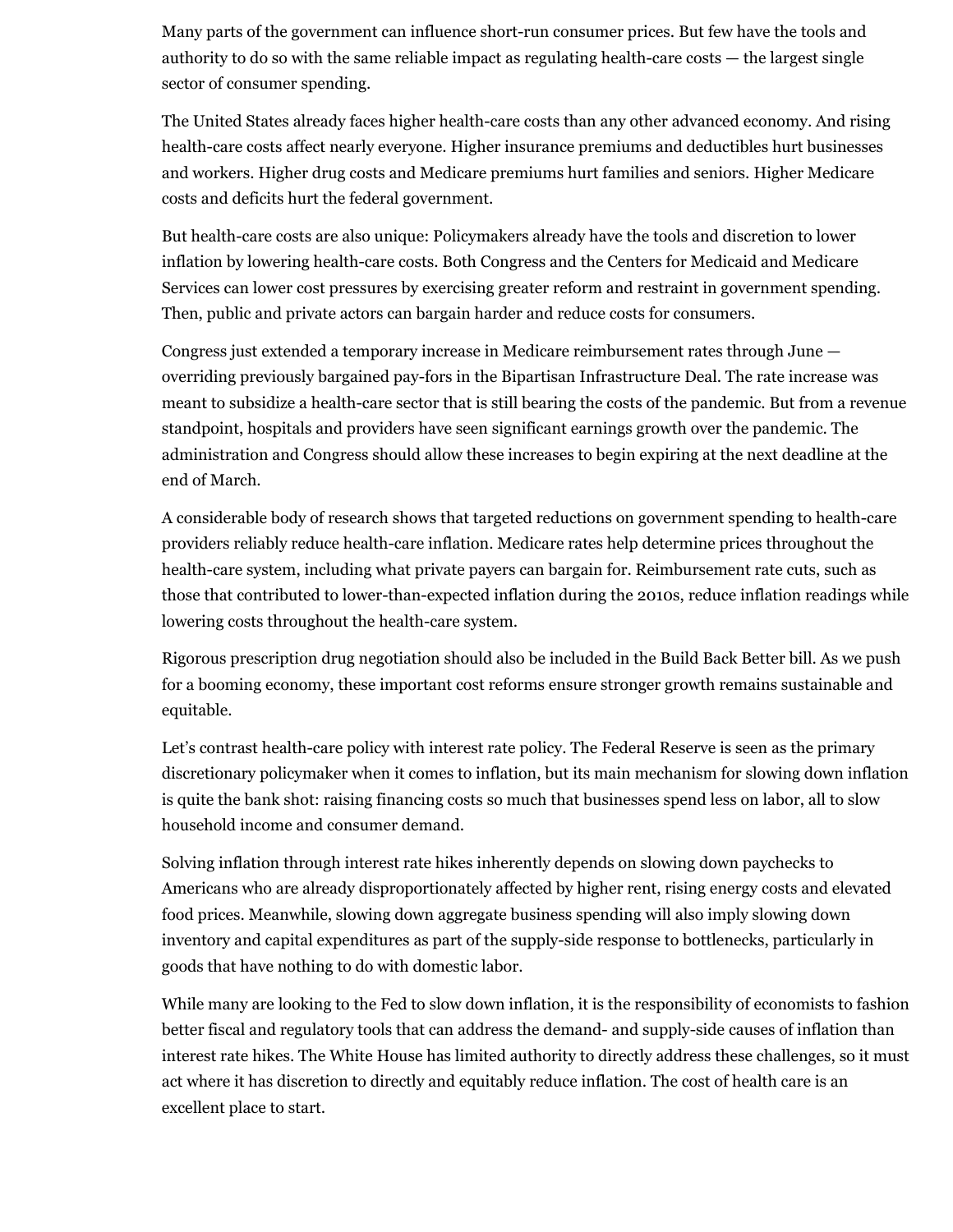*— Skanda Amarnath is the executive director at Employ America, where Arnab Datta is senior counsel and Alex Williams is a research analyst. Follow them on Twitter: [@ArnabDatta321](https://twitter.com/ArnabDatta321), [@IrvingSwisher](https://twitter.com/IrvingSwisher) and [@vebaccount](https://twitter.com/vebaccount).*

## **12 Consider using price controls**

*'The time is now to begin destigmatizing greater democratic control over price levels'*

#### **By Todd Tucker**

On March 23, 2020, President Donald Trump approved an emergency declaration that empowered him to prevent businesses from charging above the originally prevailing rates for goods deemed to be scarce. N95 masks and other personal protective equipment were included on the list. These price controls have been successfully enforced, as a U.S. District Court affirmed in December 2021 [in a case](https://www.govinfo.gov/content/pkg/USCOURTS-ilnd-1_20-cr-00721/pdf/USCOURTS-ilnd-1_20-cr-00721-0.pdf) brought by the Justice Department against an Illinois businessman who charged a 367 percent markup on scarce masks in the early days of the pandemic. The defendant accused the government of violating his constitutional rights, arguments that Judge Jeffrey Cole dismissed, noting that the more than century-long U.S. practice of price controls had been upheld hundreds of times by courts.

In a [recent op-ed,](https://www.theguardian.com/business/commentisfree/2021/dec/29/inflation-price-controls-time-we-use-it) economist Isabella Weber suggested that strategic price controls — government rules on what prices can be charged and how for certain industries or products — could be a useful tool *among others* in responding to price shocks. The piece provoked a hysterical, [over-the-top reaction](https://adamtooze.substack.com/p/top-links-65-inflation-and-price) that treated price controls as a foolish fantasy rather than a policy option that has a history many scholars have been studying for years. Much of the reaction to Weber's piece missed that price controls could prove an effective and time-tested part of policymakers' tool kit.

There are some sectors where price controls have particular appeal — in monopolistic or otherwise highly concentrated industries; for products and services essential to human flourishing; and in "upstream" sectors that produce the inputs many other industries use.

In the first category, competitive markets do not exist to begin with, so prices are determined by political and economic power. This is why the prices of utilities and prescription drugs are heavily regulated almost everywhere.

In the second category, there are normative reasons for not wanting pure markets to exist, because necessary products could be priced out of reach for poor and middle-class consumers. Thus, products including face masks and foods are also heavily regulated around the world.

Finally, policymakers can use subsidies to target lower prices of common inputs such as energy, steel and semiconductor chips, as envisioned through the [Build Back Better Act's support for renewable](https://www.washingtonpost.com/climate-environment/2021/10/28/climate-biden-build-back-better/?itid=lk_inline_manual_167) energy; the [U.S.-E.U. framework](https://www.washingtonpost.com/politics/2021/10/31/eu-us-steel-deal-could-transform-fight-against-climate-change/?itid=lk_inline_manual_167) to lower the price of traditional and (eventually) green steel; and the bipartisan [Chips Act.](https://www.washingtonpost.com/video/washington-post-live/wplive/president-bidens-chips-act-meant-to-build-more-manufacturing-in-us-says-secretary-raimondo/2021/10/20/f93c3a0c-7583-4f7b-b881-da7114286aa3_video.html?itid=lk_inline_manual_167) The result: All downstream users of these inputs benefit.